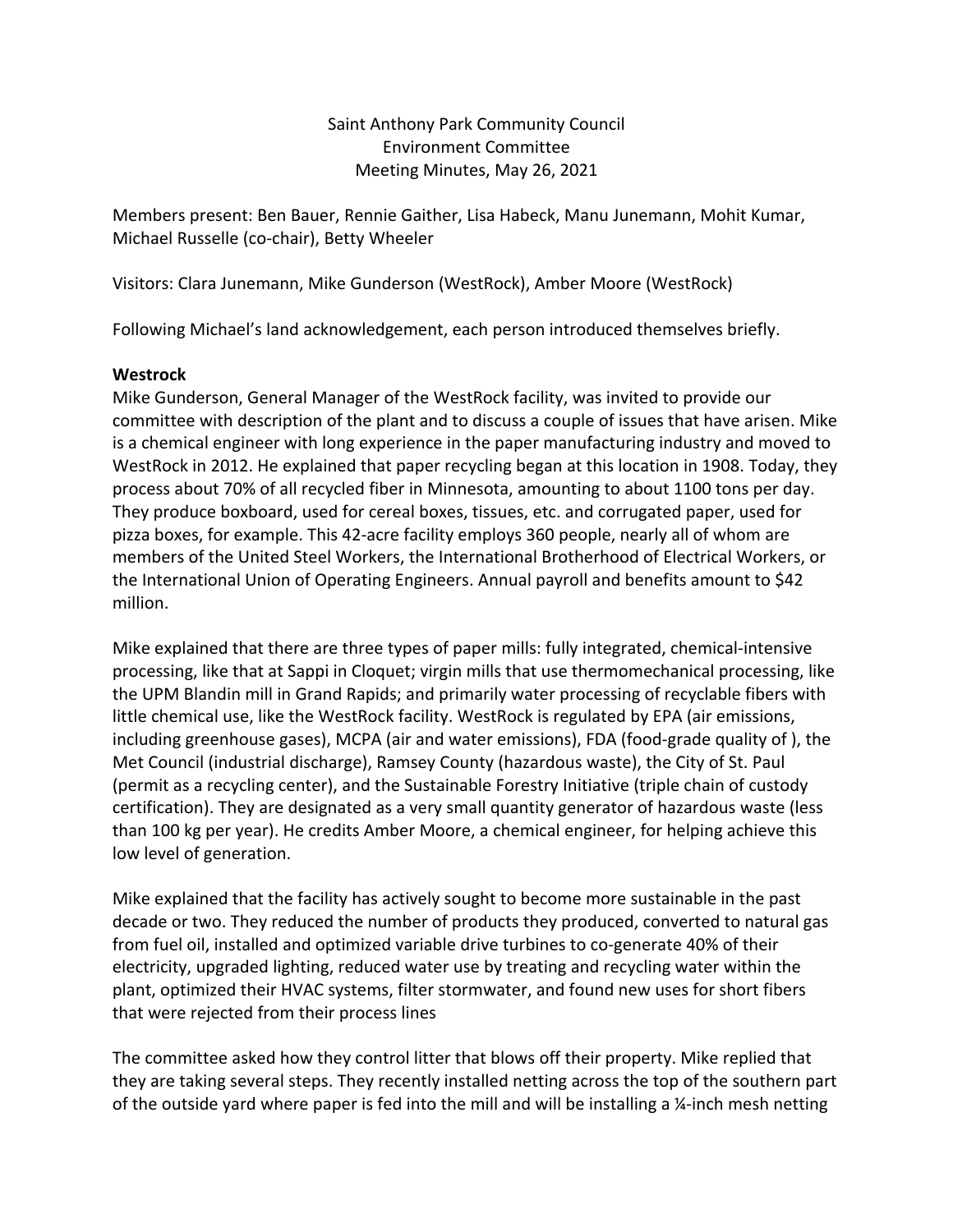over the entire fence surrounding the yard. However, he admitted that when gusty winds enter the yard at certain angles, paper may still escape. Several employees cleaned up fugitive paper near the plant. At the suggestion of a neighbor, they will have a Billy Goat litter vacuum to clean up paper litter that escapes the yard.

Complaints about malodors from the plant have been posted on social media and been expressed elsewhere during the past few months. Mike said that they have analyzed the plant and think the source of these odors is one cooling tower in the SW area of the plant. It serves vacuum pumps that help dry the paper. The pumps are cooled by water, generating heated water that needs to be cooled prior to reuse. The current configuration is an open system in which hot water is sprayed into a stream of air before it drops into the open base of the tower, from which it is recirculated. Mike is quite sure this open water is the source of the odor because the system concentrates minor contaminants in the water with each pass through the tower. This fall, they will install a closed-circuit cooler to replace the old configuration. This cooler operates by evaporating fresh water, so bad odors from this source will be eliminated. The cost of this upgrade is about \$450,000.

A question was raised about whether they remove microplastics from wastewater generated in the plant. Mike explained that the mixed paper they receive contains many other materials. As described earlier, the plant processes 1100 tons of fiber per day. That requires that they remove about 100 tons of waste materials from an initial 1200 tons of used paper products. This problem has been exacerbated by the single sort recycling program used in many communities. After pulping the paper in water, they run the material through a series of screens and centrifugal cleaners until everything passes a 0.06-inch (about 1.5 mm) sieve. The resulting paperboard cannot have visible plastic contaminants. Mike recognizes the problem, since plastics are ubiquitous, but knows of no way to remove microplastics from the slurry.

Asked about what comprises their hazardous waste, Mike explained that they have a waste minimization team that focuses on both solid waste and hazardous waste. One of the largest types of hazardous waste used to be paint that was used on walkways and other surfaces in their 39 buildings. They have changed protocols to reuse paint to minimize that waste stream. Aerosol cans also used to be a major component of their hazardous waste stream but are now considered Universal Waste, so they can be collected and transported more easily to appropriate recyclers. In addition, they outsourced their laboratory analyses, which used to produce hazardous waste, and closed that portion of their business. Hazardous waste production also decreased when they closed their carton folding facility, in which the presses used large amounts of ink and produced VOCs. Asked about generation of small particulates in air, Mike thinks most come from traffic on their open lots, rather than processing.

The committee thanked Mike and Amber for their presentation. We likely will organize a community meeting in fall and Mike welcomes the opportunity to meeting with the public. He also welcomes tours of the plant, once the risk of SARS-CoV-2 transmission is low. In the meantime, look for the name WestRock on the pizza boxes you receive.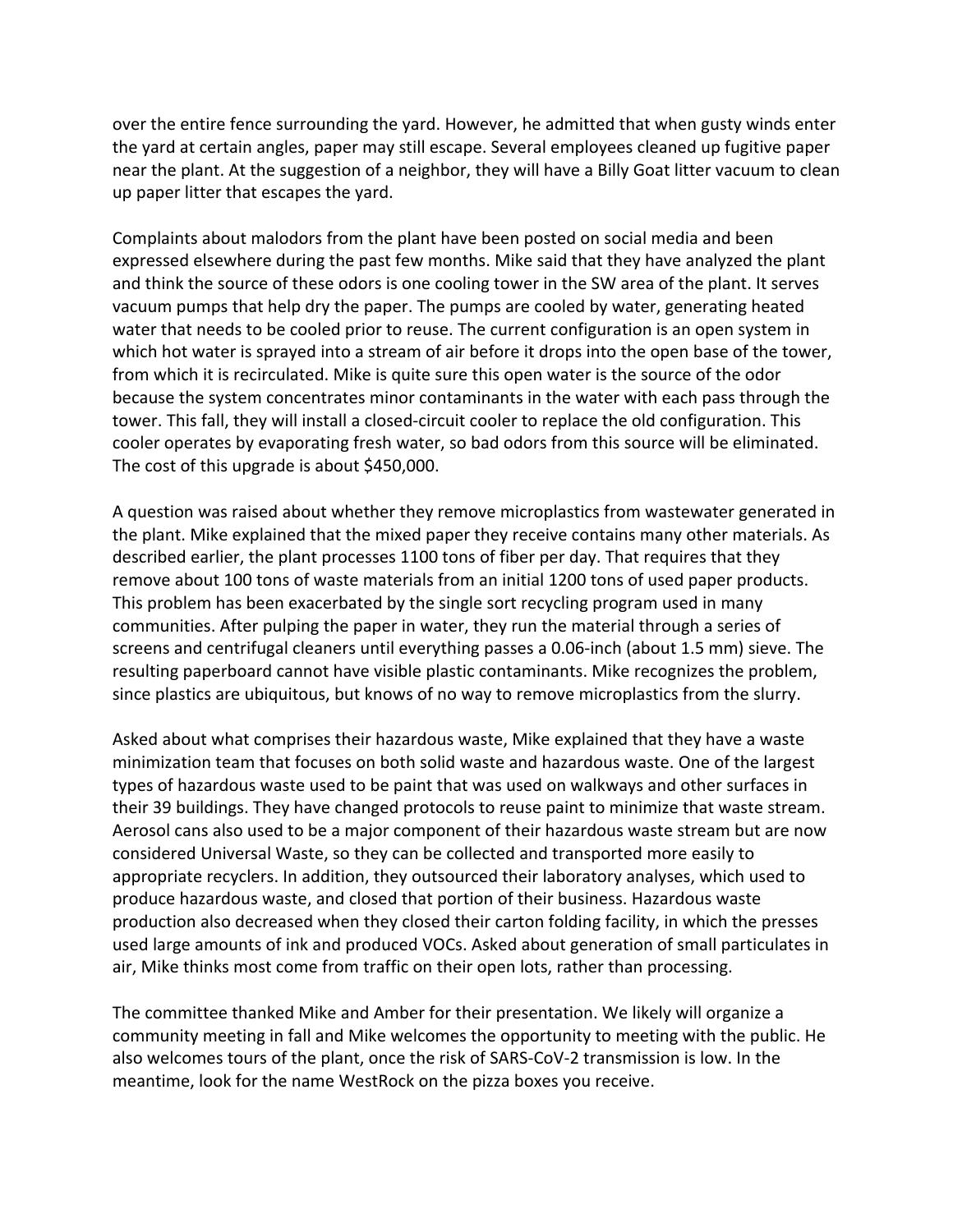## **New member**

The committee voted unanimously to accept Aaron Hinz as a new member. Welcome, Aaron!

# **100 Tree Initiative**

As described before, this is a cooperative project of the Creative Enterprise Zone, Transition Town All Saint Anthony Park, and the SAPCC. Ben Shardlow is the lead; our group is led by Rennie and includes Manu and Gordon. The purpose is to prepare and plant 100 trees to increase the tree canopy in South SAP. Trees will be transplanted into gravel beds for the summer, which stimulates root proliferation. The trees will be transplanted in September to identified sites where landowners agree to water and otherwise care for the trees.

So far, one gravel bed has been prepared; two others are ready to be filled. The trees have arrived from Oregon and are being "sweated" to break the cold-induced dormancy they developed over winter. Tell Rennie or Michael if you want to volunteer.

# **Brief updates and announcements**

# **Naming the new park**

The name recommended by our Dakota advisors and their elders is *Ċekpá*, as discussed last month. Parks and Rec wants further documentation, including who among the Indigenous people recommended it and an assessment by the Director of Native American Initiatives of the Minnesota State Historical Society. We have asked for and received extra time to provide this information.

# **Webinar: Actualizing Equity and Environmental Justice**

Michael plan to attend this and provided the email to us. Preregistration is required.

# **Public art at Como and Carter**

The new sculpture of an over-sized honeybee hive will be installed in the next couple of weeks. It has portals for children and adults to look in and a bulletin board on the other side. We will need to help curate the notices to keep the bulletin board tidy. One nearby business owner does not like it, but has not participated in earlier discussions with the artist. What needs to be recognized is that public art that is supported by dedicated funds through Public Works does not need local support. However, Brad Kaspari did take the time to meet with us and listen to ideas about his plan.

# **Habitat Map software**

Betty informed us that this group (habitatmap.org) is seeking ideas of what users and potential users would like to see in future versions. We are familiar with how it helps provide visualization of air quality readings from AirBeam air quality monitors.

# I94 and TH280 updates

MnDOT has been working on plans for I94 for about two years and finally met with our Transportation Committee. They say they are still in the phase of thinking about broad issues,